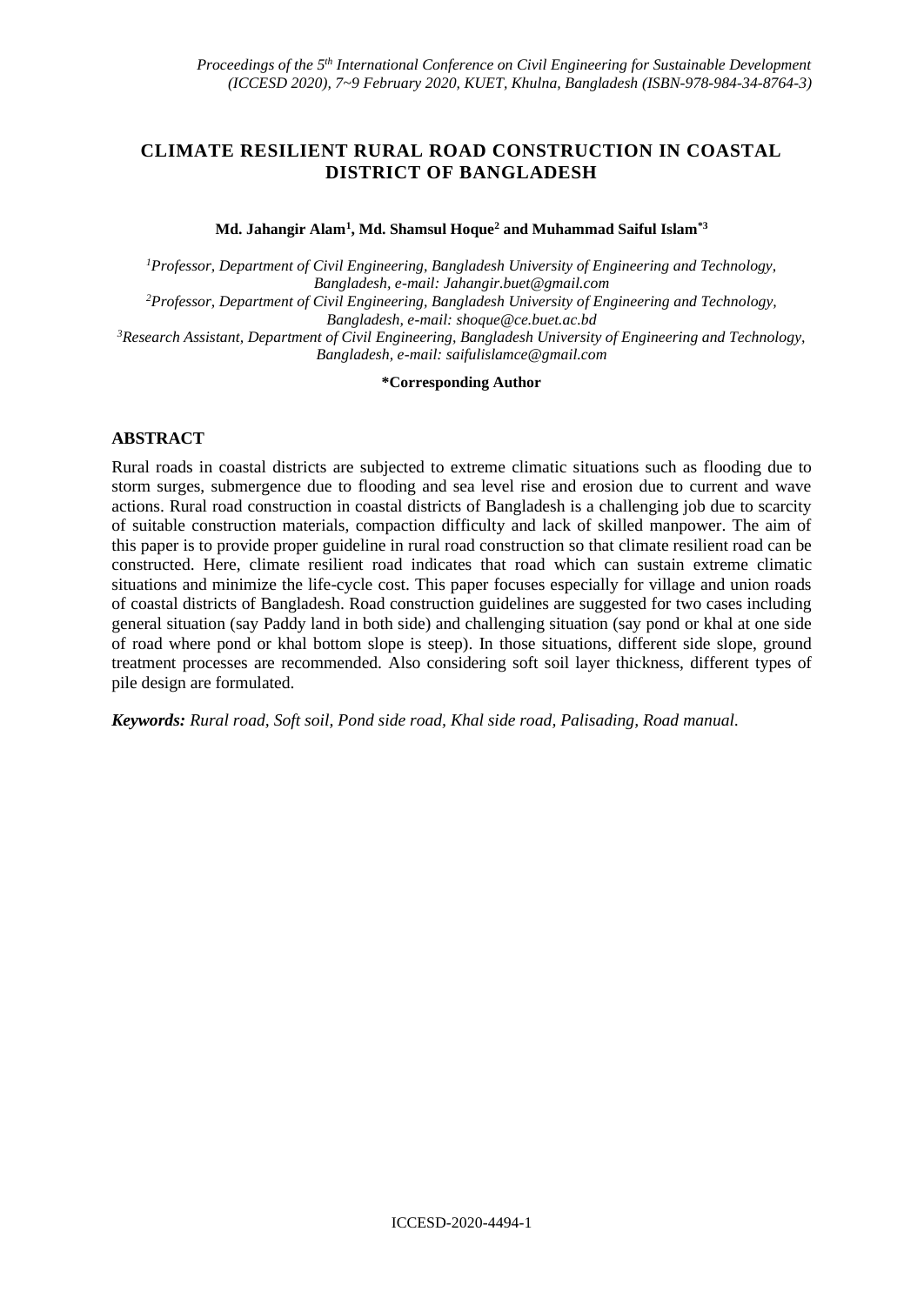## **1. INTRODUCTION**

The road which can sustain extreme climatic situations and minimize the life-cycle cost may be termed as climate resilient road. Construction of durable rural road in coastal districts is really challenging task. Lack of suitable materials, wrong methodology of construction and social and management problems made the situation extremely difficult. (Alam, Tanvir & Hoque, 2017).

This manual is primarily based on LGED works in Bangladesh. In most of the cases, LGED upgrade existing earthen road rather constructing new road. Upgrading an existing earthen road need elevating and widening in either side or one side. Different circumstances and situations are encountered during upgradation of rural road. Considering difficulties of quality control of embankment construction and flexible pavement construction, durability of flexible and rigid pavement, climate and subsoil condition of coastal districts and socio-economic condition of rural areas, guidelines of constructing climate resilient road is described in this paper.

# **2. CHALLENGES OF MAKING CLIMATE RESILIENT RURAL ROAD**

Challenges of climate resilient road construction are summarized in this section.

### **2.1 Compaction**

Layer by layer compaction by maintaining optimum moisture content and layer thickness 150 mm is considered as the most important parameter of quality control of road embankment construction. Compaction is most challenging part in rural road construction. It can be said that "no compaction, no road". Following reasons can be summarized why the compaction is difficult to achieve in coastal districts.

- I. **Scarcity of compactor:** Compactor is not available or number of compactors is limited compared to constructions works going on in those areas. Usually small contractors are awarded these rural road works. They don't have compactors of any kind. They borrow roller compactors from LGED which are not enough for all the running construction works.
- II. **Lower estimation of cost:** Estimation of cost was found lower than required in many situations where contractors avoid compaction to minimize their loss or maximize their profit. In challenging situation, cost estimations should be done after proper design of slope protection.
- III. **Optimum moisture content:** Contractors are not aware of optimum moisture content during compaction. They collect mud from borrow pit and dump at side slopes without benching and compaction.
- IV. **Narrow shoulder and widened part:** Widened part of road and shoulder is so narrow that rollers cannot move there. Plate compactor is needed for these situations. Contractors don't have and never use plate compactor.
- V. **Water logged area:** In the water-logged area where two or one side of road is water body. Water body may be pond, khal, fish farm or beel. These are the situations where road widening is very difficult and expensive. Soils are dumped at side slopes without any benching and compaction.
- VI. **Rainy Season:** It is very difficult to maintain optimum moisture content during rainy season. Filling material is not available at that time. Compaction is also extremely difficult during rainy season.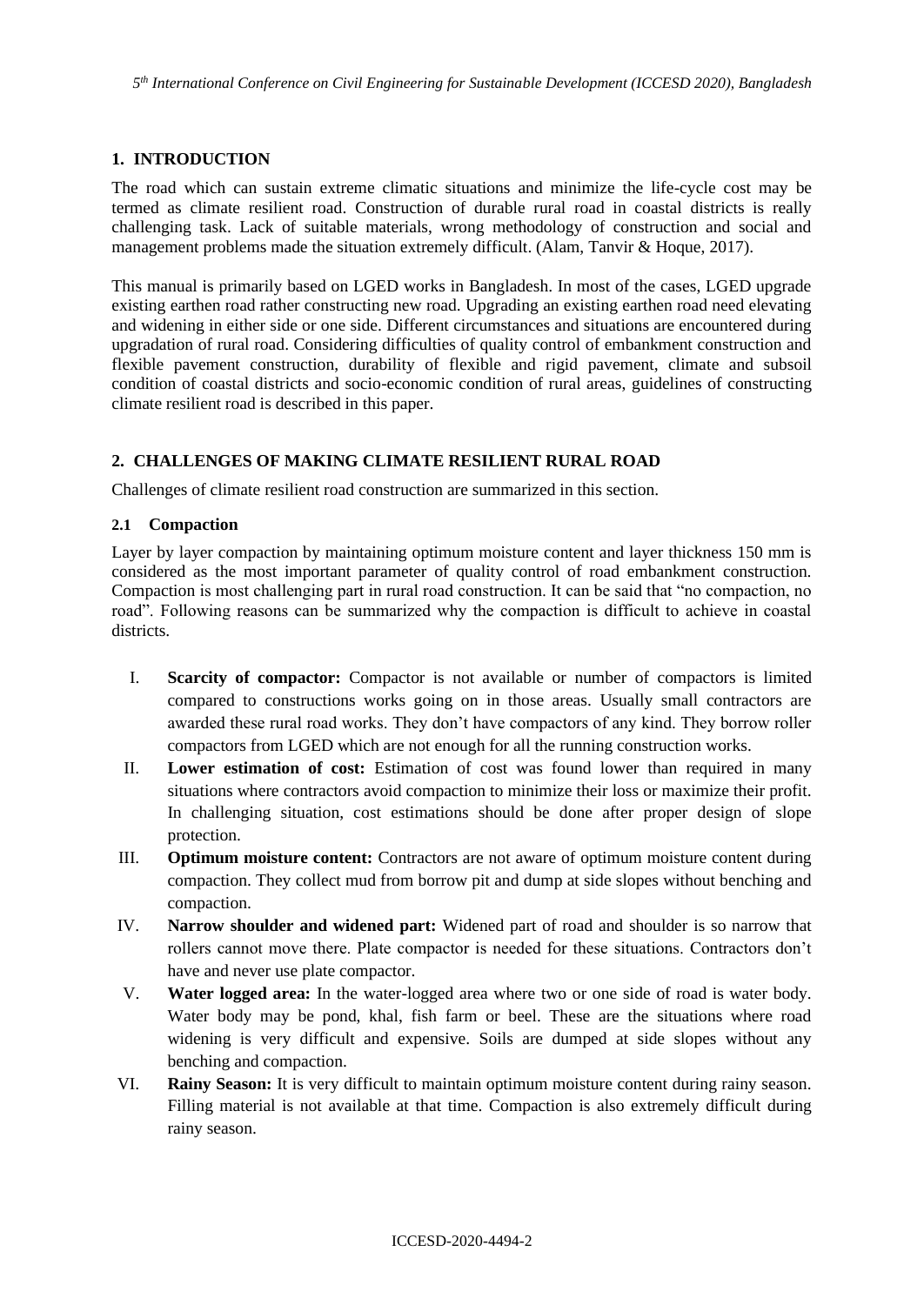# **2.2 Unsuitable Materials**

Locally available soil and materials are not suitable for subgrade and pavement layers. Locally available borrow pit soils are mostly silty clay, clayey silt, sandy silt and silty fine sand. As per specification of tender documents and Road Design Standard of LGED (LGED and JICA, 2005), borrow pit soils don't meet the requirements for subgrade, Improved Subgrade (ISG) and sand required for subbase.

## **2.3 Slope Protection**

Rural roads on the bank of khal and pond require retaining structure and side slope protection which are expensive. Sometimes, there are fish farms (locally called "Gher") or marshy land on two sides of rural road. These situations make the construction of road extremely difficult. As synthesis of observations in all the site visits, causes of sides slope erosion may be summarized as follows:

- i. Improper location of borrow pits
- ii. Lack of vegetation
- iii. Steep side slope
- iv. Vertical cliff created by farmers at toe of side slopes
- v. Current and wave action of water during rainy season
- vi. Lack of layer by layer compaction and moisture control
- vii. Dispersive nature of local soils which are used for embankment fill
- viii. Absence of clay cladding at sand filled side slopes
	- ix. Road widening without following benching and compaction
	- x. Lack of proper drainage and channelization of rainwater

### **3. EMBANKMENT WIDENING GUIDELINES AT DIFFERENT SITUATIONS**

During upgradation of any rural road, widening is the most challenging part of construction. Different difficult situations arise during widening of rural road in the coastal districts. Based on investigation, road construction guidelines are suggested for two cases including general situation (say Paddy land in both side) and challenging situation (say pond or khal at one side of road where pond or khal bottom slope is steep).

### **3.1 Pavement Widening General Guideline**

In general, following steps must be followed during widening and upgradation of road.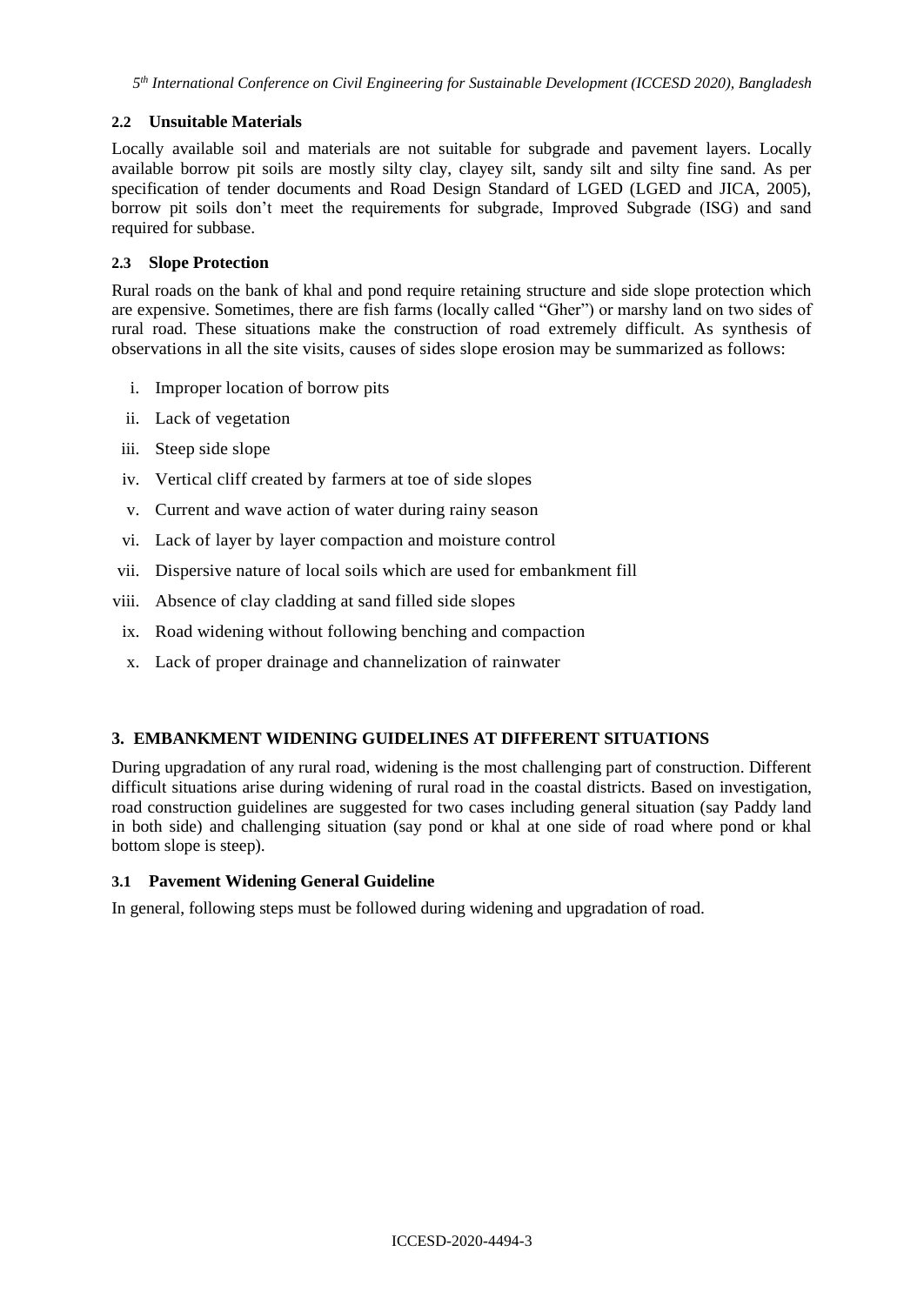

Figure 1: Step by step procedure for general road widening

- I. **Removal of unsuitable soil:** Grass and topsoil with humus must be removed from the ground on which widened part of embankment will be constructed. If mud or very soft clay exists under the top soil, that part should also be removed. This removed soil may be preserved somewhere, so that it may be used on side slopes after completion of widened part. Vegetation will grow faster on this type of soil.
- II. **Benching on existing side slopes:** All grasses and trees shall be removed from existing side slopes. Benching shall be done with convenient size of steps.
- III. **Construction of widening part:** Compaction and treatment of widening part shall be properly done. Widening part or embankment construction can be done using borrow pit soil or dredged sand. Digital moisture meter must be used to monitor moisture content of fill soil before compaction. If the borrow pit soil is lean clay, silty clay or clayey silt with moisture content more than 20%, the soil shall be cut and spread for drying. Moisture content shall be monitored during drying. If the moisture content comes within 12-18%, the soil shall be spread in 200 mm thick layer with lumps not larger than 50 mm. compacted layer thickness shall be less than 150 mm. Plate compactor or rammer shall be used for compaction. If the borrow pit soil contain less than 12% moisture content, water need to be sprinkled after spreading. If the borrow pit soil is sandy silt or silty sand or nonplastic silt, moisture content shall be maintained within 6-10% before compaction. Loose thickness of one layer shall be 200 mm. If dredged sand need to be used for filling widening part or top of embankment, dredged sand cannot be directly poured in the embankment from the outlet of dredging pipe. At first, dredged sand shall be dumped in a dumping site. Dredged sand shall be placed in 200 mm thick loose layers in embankment with controlled moisture content 6-10% and then compacted. In many instances, there is not enough space to maintain the suggested side slopes of rural roads. Treated soil should be used for filling widening part so that steep slope (1:1)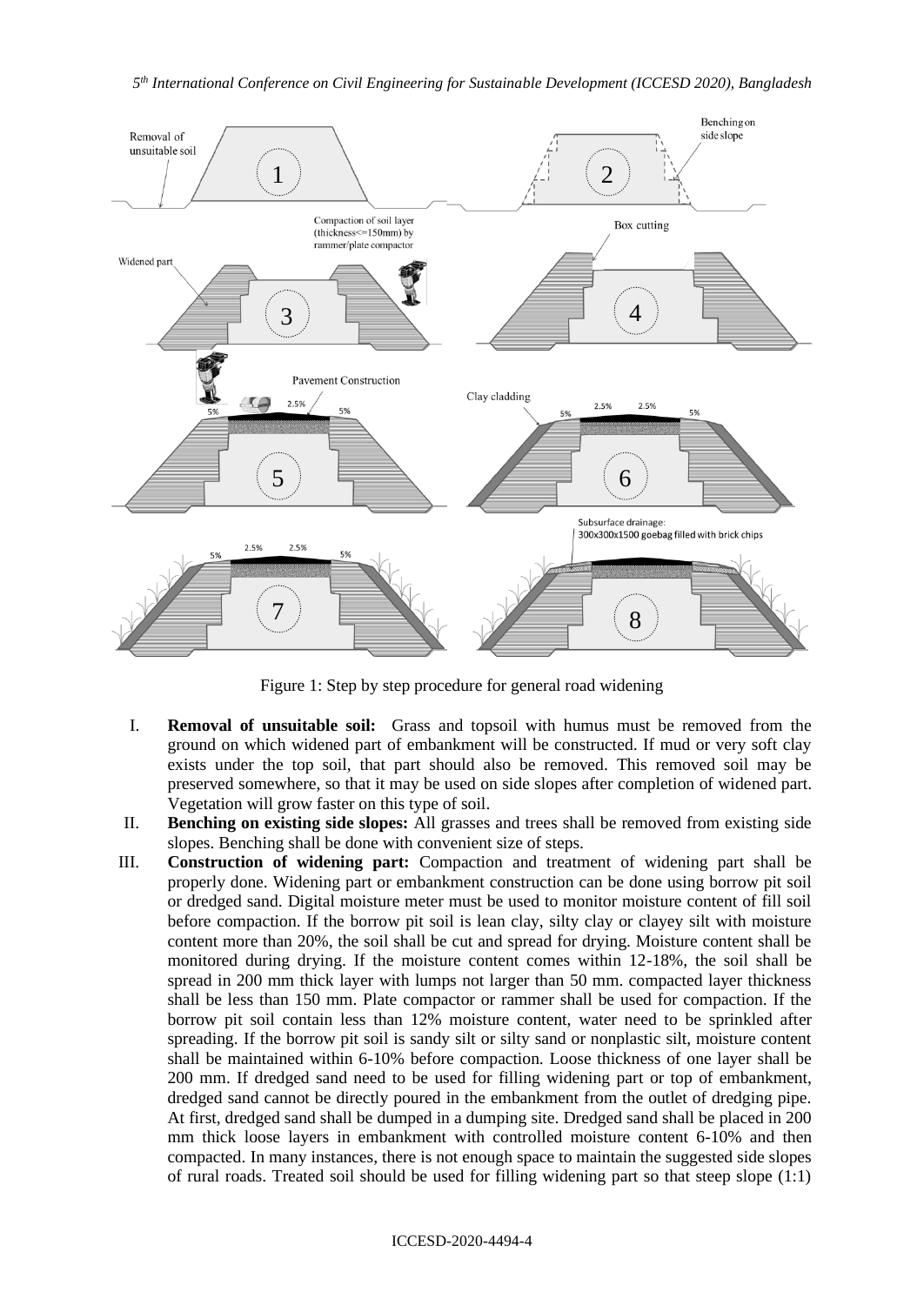can be used. All types of soil can be treated using CEM-II cement or Ground Granulated Blast Furnace Slag (GGBFS). 5% cement or 5% GGBFS shall be mixed with the soil and compacted by rammer or plate compactor. Compaction method is same as mentioned above. Mixing of cement or GGBFS is not an easy task for rural road construction because mixing equipment is not available. Alternative option is to spread the soil in 100 mm layers on which cement or GGBFS shall be sprinkled. Sandy silt, silty sand and nonplastic silt is preferable for soil treatment.

| Side<br><b>Slope</b> | <b>Cladding</b><br><b>Clay</b> |
|----------------------|--------------------------------|
| (Vertical)           | Requirement<br>on              |
| Horizontal)          | <b>Side Slopes</b>             |
| 1:1.75               | Yes                            |
| 1:1.50               | No                             |
| 1:1.00               | Yes                            |
|                      | $\ddot{\cdot}$                 |

Table 1: Recommended side slope for different soil types

- IV. **Box cutting:** Box cutting is done for constructing pavement layers.
- V. **Pavement construction:** Pavement construction shall be done as per design. Before constructing pavement layers, compacted sand filling may be required if total thickness of pavement layers don't cover the required elevation of top surface of road. Considering durability, frequent flooding, socio-economic condition of Bangladesh, environment protection, and bad practices and examples of flexible pavement construction, rigid pavement should be constructed instead of flexible pavement. Rigid pavement increases the road construction cost 10-15%. During pavement construction most important point shall be maintaining proper camber and shoulder slope as per Figure 1. Transverse slope at pavement shall be 2.5% and at shoulder 5%. If these slopes are properly done, there shall be no requirement of surface drainage. Rain water will sheet flow on vegetated side slopes. Pavement construction includes ISG, subbase, base, bituminous carpeting and seal coat in case flexible pavement. In case of rigid pavement, base and RCC shall be the main two layers for low and medium traffic road. For heavy traffic road, subbase shall be needed. Layer thicknesses shall be as per design requirement.
- VI. **Clay cladding:** Rain cut erosion need to be prevented in side slopes where widened part is filled with sandy silt, silty sand or nonplastic silt. 200 mm thick clay shall be used cladding on side slopes.
- VII. **Vegetation on side slopes:** Vegetation is eco-friendly and has a very beneficial effect on the side slope protection. In many cases, it helps to make a sustainable slope. But, due to lack of maintenance and inadequate sunlight, it does not grow properly to protect the slope. At the side slopes, trees are planted to protect slopes. Side slopes must be protected immediately after completion of road construction. Biotechnology shall be the best and environment friendly option for this purpose. Vetiver or local grasses shall be planted on side slopes before commencement of monsoon. Watering shall be done to grow the vegetation in dry season. Large tree plantation shall be avoided on shoulders. Large trees may be planted 1 m below the shoulder level.
- VIII. **Installation of subsurface drainage:** Pumping need to be prevented by installing subsurface drainage which will be connected to base layer. Subsurface drainage is geobag of size 300x300x1500 filled with 20 mm down well graded brick chips. 3 mm thick geotextile shall be used to make geobag. 325 mm wide and 450 mm deep trench will be cut on shoulder @ 5m interval. Subsurface drainage shall be placed into the trench and top shall be covered with the compacted shoulder soil.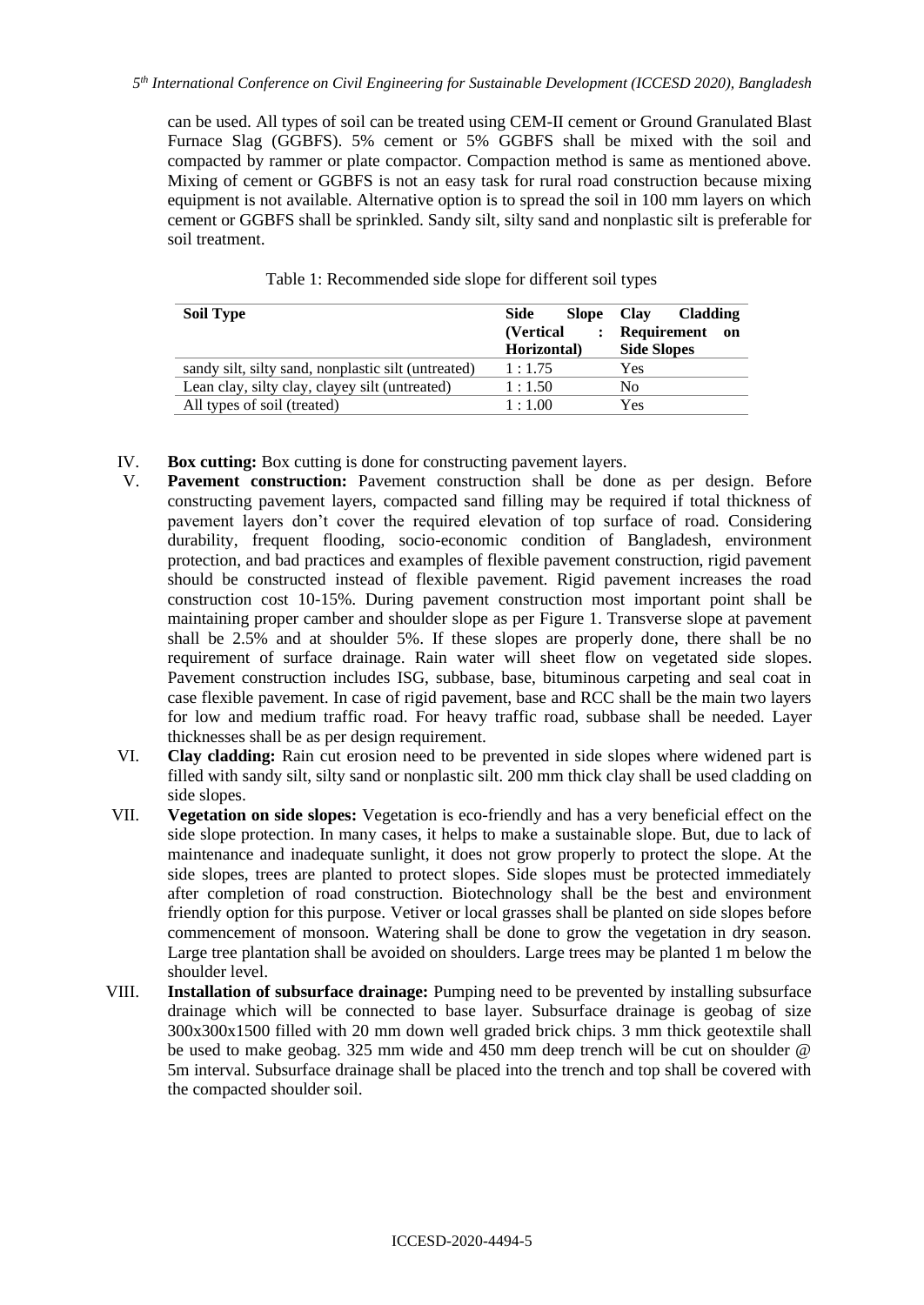*5 th International Conference on Civil Engineering for Sustainable Development (ICCESD 2020), Bangladesh*



Figure 2: Typical layout of subsurface drainage of road

# **3.2 Challenging Situations of Rural Road Upgradation**

Various situations are being encountered during up gradation of existing road in the coastal districts of Bangladesh. Such as pond or khal (canal) at one side of road as per figure below where one side of road. Side slope is very steep (1:0.5 or less). Other side of road is paddy land. There is no scope of maintaining slope by filling at the pond side or khal side of road. Below the embankment toe, there is steep slope (1:1.4 or less) (figure 3).



Figure 3: Challenging Condition; (a) situation with less than 2 m wide mild slope under toe of embankment (b) situation with steep slope under toe of embankment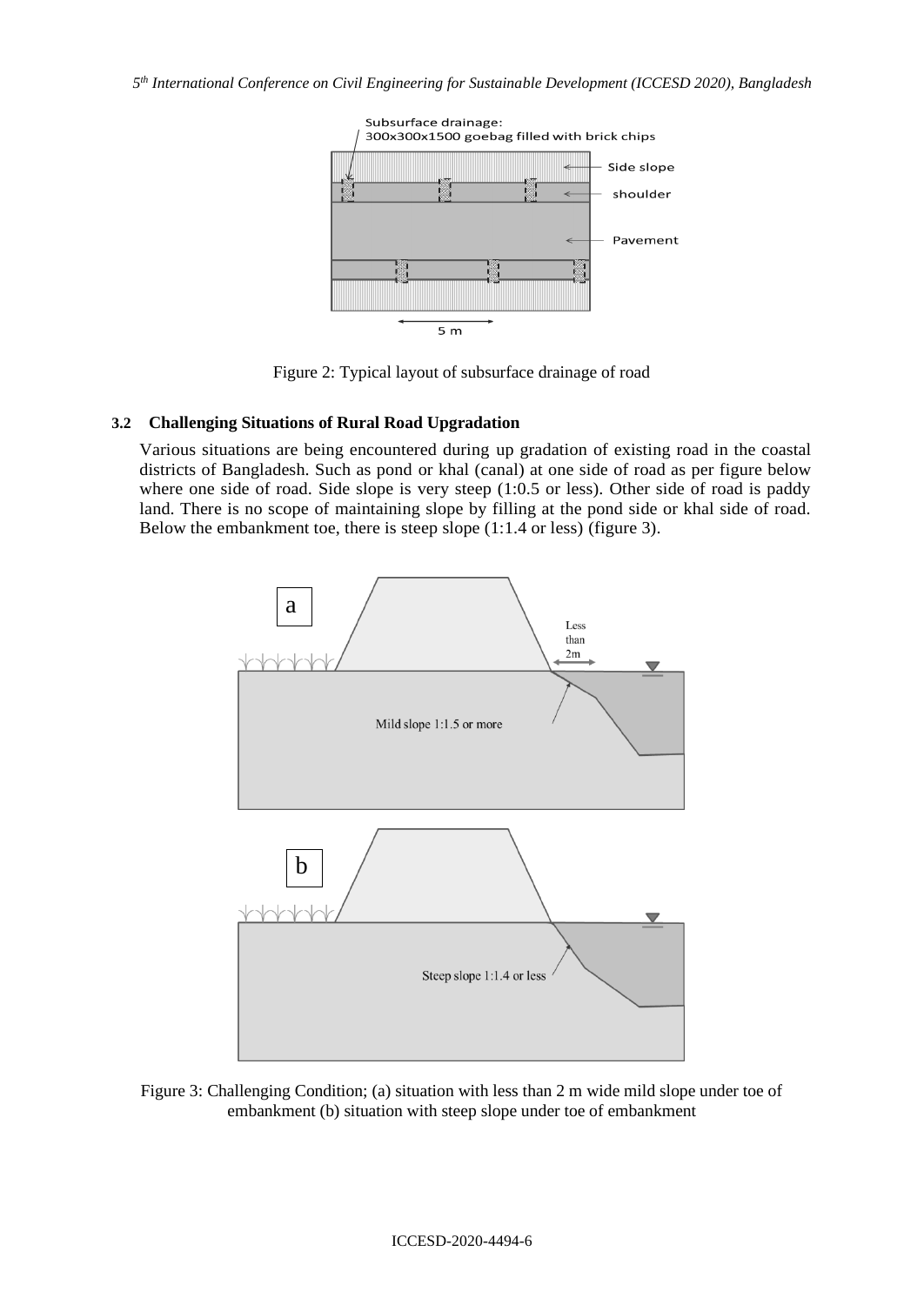

Figure 4: Step by step construction sequences for one side pond/khal situation

Step by step construction sequences for the Type are described below.

I. **Pile Installation at canal (khal) side:** Geotechnical investigation is essential for designing pile size and reinforcement in anchored pile. Depending on the embankment height and soft soil thickness, pile length, section and rebar shall vary. Details of precast pile and panel are given in Figure 5. Embankment height shall be measured at 2 m distance from the edge of existing road top as shown in Figure 6. Concrete class will be as per climate resilient concrete manual (Alam & Hoque, 2019).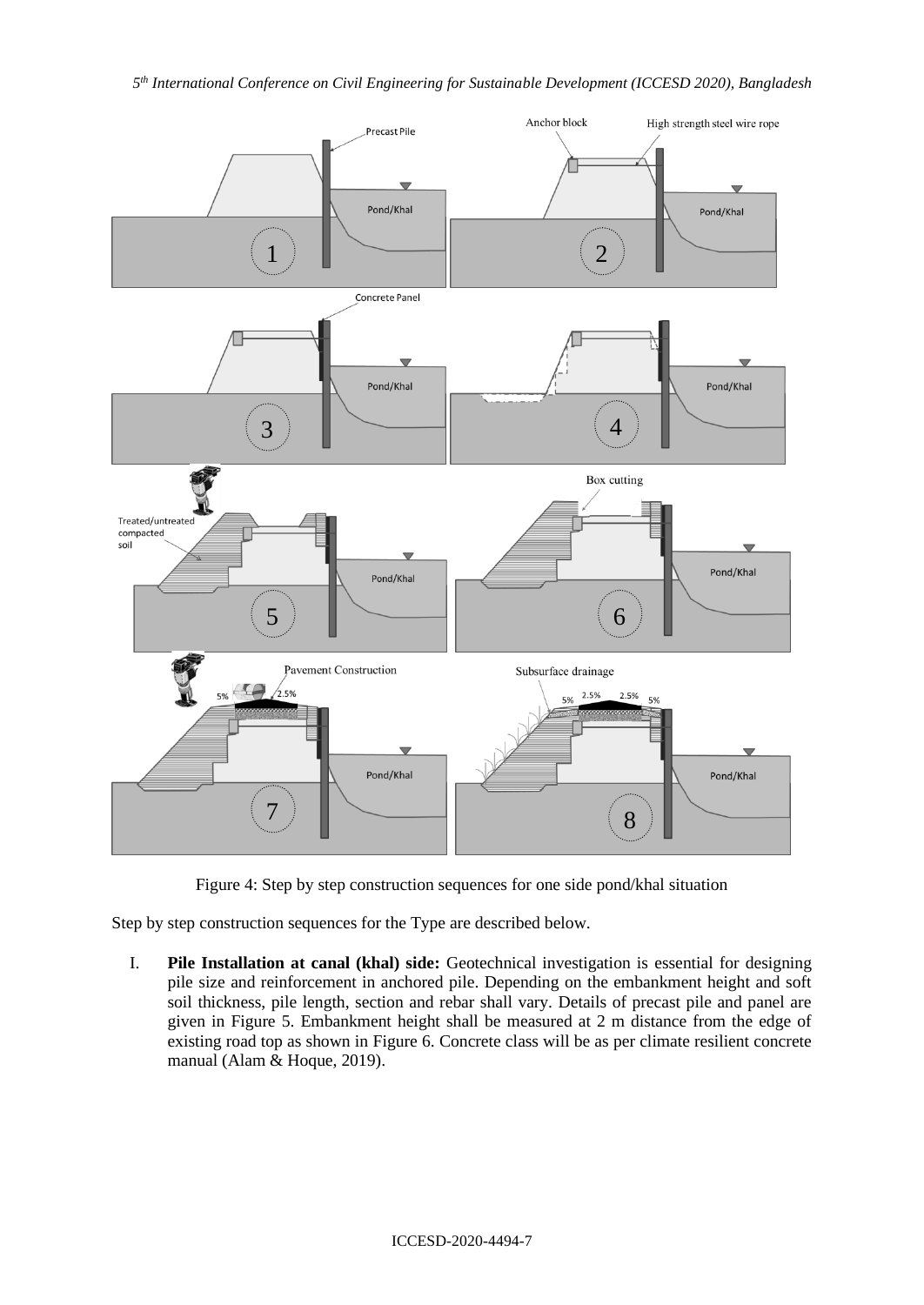*5 th International Conference on Civil Engineering for Sustainable Development (ICCESD 2020), Bangladesh*



Figure 5: Details of precast pile and panel for one/both side pond or khal situation



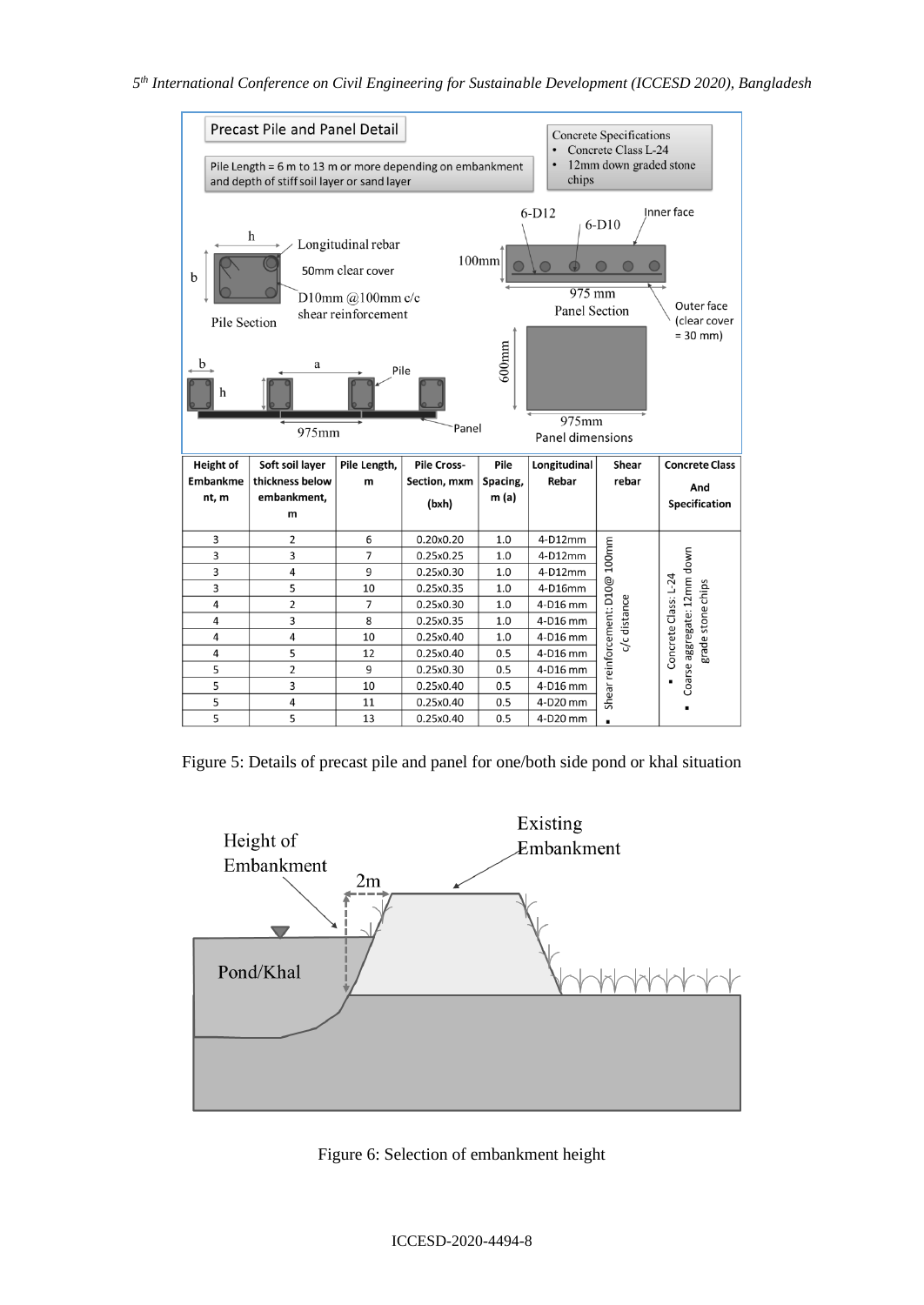II. **Anchoring precast concrete pile:** Precast concrete pile is anchored by high strength steel wire rope. Details of anchor block and high strength steel wire rope is given in figure 7.



Figure 7: Details of anchor block and steel wire rope

# III. **Placement of concrete precast panel:** Details of concrete precast panel are given in figure 5.

IV. Remaining part (other side) of this construction procedure will be as per section 3.1.

# **4. EFFECTIVENESS OF ANCHOR PLACEMENT AT TOP PORTION OF PILE**

To investigate the effectiveness of anchor at top portion of pile a geo5 model is done. From the analysis it is found that for the same soil condition, the structure is unstable without anchoring whereas same structure is stable with anchoring as shown in figure 4. Considering displacement of anchor block and elongation of steel wire, spring constant of anchoring is assumed as 1130.0 kn/m.



Figure 8: Displacement pattern of pile with anchor and without anchor option